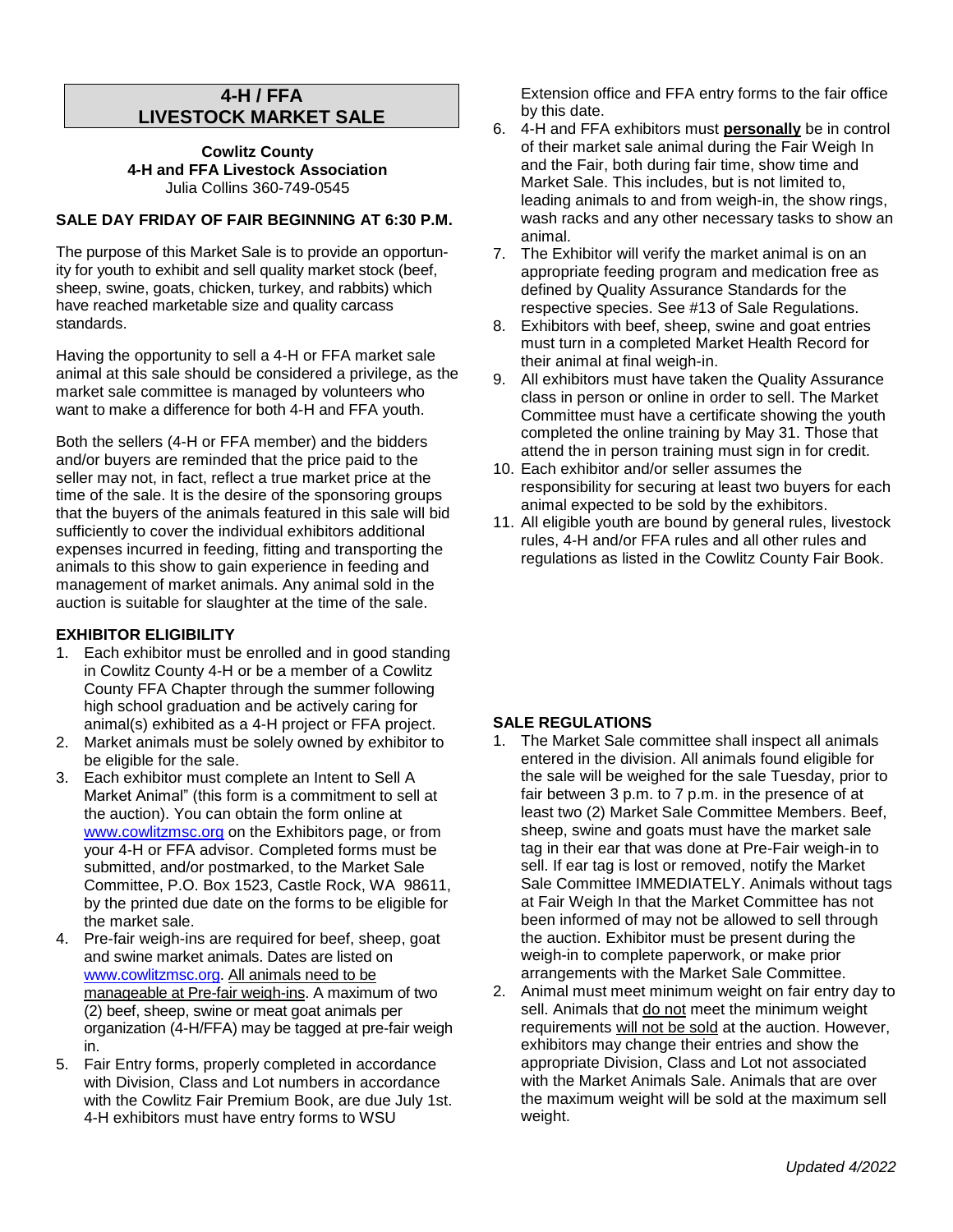3. Minimum and maximum weight on Fair entry day to sell is:

|                | <b>Minimum</b>    | <b>Maximum</b>    |
|----------------|-------------------|-------------------|
| Beef           | 1000 lbs.         | 1400 lbs.         |
| Swine          | 225 lbs.          | 300 lbs.          |
| Sheep          | $105$ lbs.        | 150 lbs.          |
| Goats          | 65 lbs.           | 130 lbs.          |
| Chickens       | 15 lbs. /pen of 3 | 24 lbs. /pen of 3 |
| <b>Turkeys</b> | $15$ lbs.         | 35 lbs.           |
| Rabbits        | 9 lbs./pen of 3   | 18 lbs./pen of 3  |

- 4. Market Steers (minimum weight 1,000 lbs., maximum weight 1,400 lbs.) must grade at least USDA High Select to qualify for sale. The desirable age for steers is between the ages of 14 and 20 months.
- 5. Beef animals must be steers. No heifers or bulls, and in addition must be polled or dehorned.
- 6. Sellers of Market Steers must turn in a Haul Slip at fair weigh-in.
- 7. Sellers of Market Steers must provide a rope halter which may or may not be returned to exhibitor. This halter must be left on the steer in the barn.
- 8. Market Lambs (minimum weight 105 lbs., maximum weight 150 lbs.) may be ewes or wethers, must be dehorned and must grade at least USDA Good to qualify for sale, be sheared after July 1st, and not have over 3/4" wool.
- 9. Market Hogs (225 lbs. Minimum to 300 Maximum) may be gilts or barrows and must grade at least #1 or #2 to qualify for sale.
- 10. Market Hogs will be able to walk across the scale at fair weigh in twice. Only underweight swine that are within 5 pounds of the minimum weight will be allowed a second try to make weight. NO FORCE FEEDING OF ANY KIND WILL BE ALLOWED. If this rule is violated, any and all participants will not be allowed to sell their animal through the auction.
- 11. Market Goats (65 lbs. to 130 pounds) may be wethers or does, must be dehorned, and must grade #1 or #2 to qualify for sale.
- 12. A fryer Pen of chickens should consist of three (3) fryers of the Cornish Cross (X) breed with a minimum pen weight of 15 pounds on fair entry day. Birds individually should weigh 5-8 pounds each with no more than a pound difference between the 3 birds. All birds must show uniformity in weight, size, appearance, sex and condition.
- 13. A turkey must be of commercial meat breeds only. The students may show only one turkey but may be a hen or tom. Hatch date should be between March 5 – April 20. A turkey will be sold as an individual for a flat dollar amount (not per pound).
- 14. A fryer pen of rabbits must consist of three (3) commercial type breeds all of the same breed and variety (color) with a minimum weight of 3 pounds each and a maximum weight of 6 pounds each on fair entry day. All rabbits must be tattooed with an individual number/letter in the left ear. All rabbits must show uniformity in weight, size, appearance and condition. If any one rabbit is over or under weight, or

disqualified from competition, then the entire pen becomes disqualified

- 15. Beef, sheep, goats, and swine will be sold by the pound.
- 16. Animals must meet medication-free requirements for slaughter prior to the sale. At fair weigh-in, each participant must be prepared to sign a statement that their animal is drug and/or medication free and safe for slaughter according to drug manufacturer's recommendations. Any animal currently on medication must have written veterinary approval for participation in the sale. Check with your 4-H leader/FFA advisor and/or Market Sale Committee for information.
- 17. All Market Sale animals will be judged during fair for their market class. The time and location of market judging will be announced and posted at the fair.
- 18. Goats must be blue ribbon quality to sell. All other market animals must receive a blue or red ribbon award from the judge to sell at the auction. The judge's decision is final.
- 19. All red ribbon placed animals will be sold last in their division.
- 20. All sales are final.
- 21. A fee of up to 7% (not less than \$.50) of the market sale will be deducted from the sale of each animal and will go to the Market Sale Committee to cover costs associated with the sale. This fee will be waived for the Grand Champion, and reduced for the Reserve Grand Champion in each species.
- 22. Market sale participants are expected to post the Sale Stall card showing who purchased their animal the Saturday morning of fair. If the stall card is not posted by 12pm Saturday, a \$50 fee will be deducted from the participants auction proceeds and donated to the Janet White Memorial Scholarship Fund.
- 23. Proceeds of the sale will be distributed to exhibitors after they have turned in their thank you note and **after all payments have been received from the buyers**.
- 24. No advertising is allowed on any female animal regarding the animal's eligibility for registration or pedigree indicating its use as a breeding animal.
- 25. Exhibitors, buyers and others may not buy market animals for the specific return of animal to the seller, nor can the animal be shown or sold at shows beyond this sale.
- 26. No animal previously sold at any Youth Market Sale shall be allowed to be resold at the Cowlitz County 4-H/FFA Livestock Market Sale.
- 27. 4-H/FFA members may only have (1) market sale project per organization affiliation for auction. For example, if a 4-H member is also a member of FFA, the member may sell one animal in 4-H and another in FFA. They must follow the appropriate pre-fair weighin procedures for each project animal.